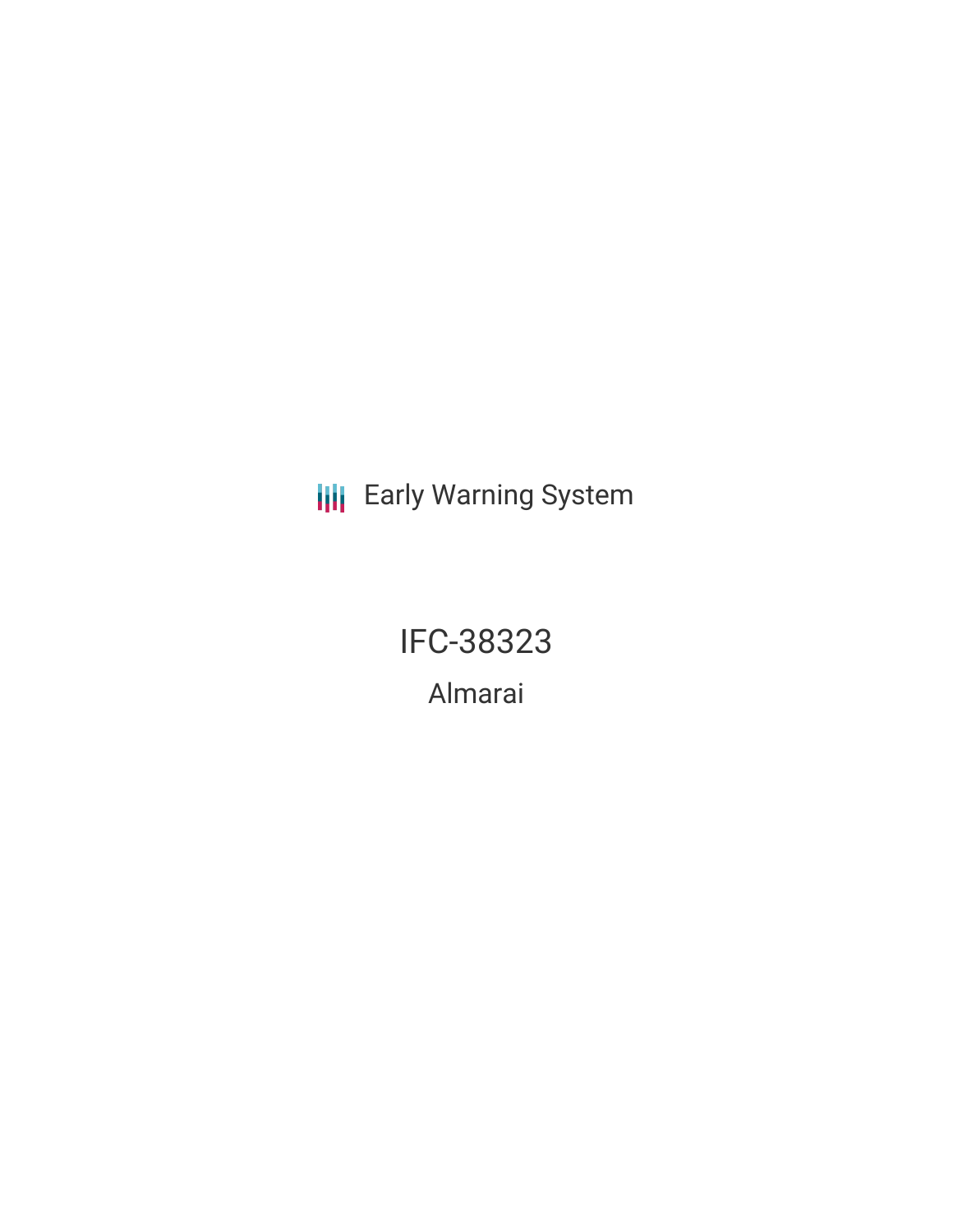# **Quick Facts**

| Countries                     | Egypt                                        |
|-------------------------------|----------------------------------------------|
| <b>Financial Institutions</b> | International Finance Corporation (IFC)      |
| Status                        | Proposed                                     |
| <b>Bank Risk Rating</b>       | B                                            |
| <b>Voting Date</b>            | 2017-09-26                                   |
| <b>Borrower</b>               | <b>ALMARAI COMPANY</b>                       |
| <b>Sectors</b>                | Agriculture and Forestry, Industry and Trade |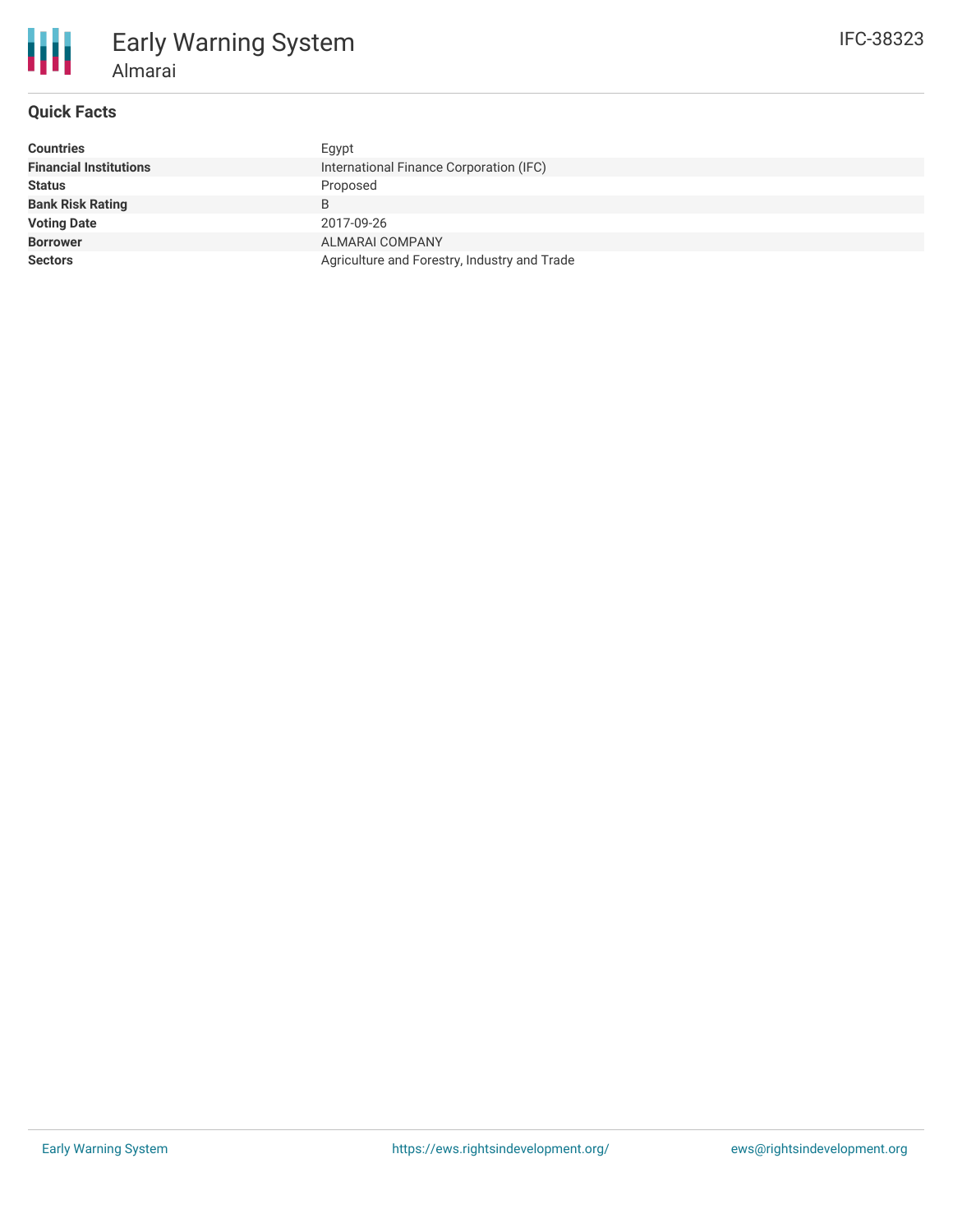

# **Project Description**

Almarai, a Saudi Arabian based group and one of the region's largest food and beverage manufacturing and distribution companies is investing in CAPEX and acquisitions to grow its joint venture (JV) operations in Egypt. The proposed IFC investment is a corporate loan to Almarai holding company; the proposed loan will fund Almarai's contributions to support the expansions of its joint-venture operation in Egypt which includes setting up of a new juice factory and expansion of its existing dairy facilities (the Project). Almarai's investments in Egypt are made through a 52:48 joint venture between Almarai and PepsiCo under the name of Beyti (the Company).Beyti is one of the largest producers of milk, juice and yoghurt in Egypt, targeting a market of 86 million consumers and catering to different consumer profiles. Beyti was established in 1998 with the acquisition of the largest commercial dairy farm in Egypt (but now disposed) from the Saudi Group Dallah Al Baraka. In 2002, Beyti began marketing Beyti-branded milk in the Egyptian market, and expanded into juice production in 2007, followed by a cream line. In 2002, the plant's efficient layout led the European Dairy Magazine to name the Beyti plant Factory of the Year. In late 2009, IDJ Company, a partnership between PepsiCo International and regional dairy powerhouse Almarai, acquired Beyti, providing it with the latest technologies and know-how in the industry. Beyti invested in construction of a multi-million dollar, fully-automated, state-of-the-art facility on the Cairo-Alexandria Desert Road to allow it to process top quality dairy and agricultural products. The existing production site is located in Nubaria, Beheira Governorate and includes diverse production formats for production of thousands of milk and juice beverages, and yoghurt. The plant makes use of the latest and best food processing techniques as it employs high-speed processing machinery and is capable of producing a diverse variety of dairy, juice and dairy-based products to the highest standards of hygiene and safety. Today, Beyti produces a number of agricultural food products including juices, 100% natural milk, flavored milk, a variety of spoon-able and drinkable yogurts, as well as cooking and whipping creams, for domestic consumption and export sales. Beyti also holds a strong market position in all the categories in which it operates; and, employs over 3,000 people. The specific scope of the new investment primarily entails construction of a new juice factory in the same location as existing dairy and juice factories, described briefly above. The new factory is expected to have a daily capacity to produce 4,400,000/day long shelf life juice boxes. The new factory will be comprised of three (3) production units each containing four (4) lines, comprising a total of twelve (12) new production lines. The new operation will consist of diverse supporting equipment for beverage manufacturing, twelve (12) packaging machines offering diverse formats, and water chilling equipment. Additional supporting, process related service units include ammonia refrigeration, air compressors, a raw water treatment unit with a production capacity of 4,800 m3/day; and industrial and domestic wastewater treatment operations with a capacity of 3,200 m3/day.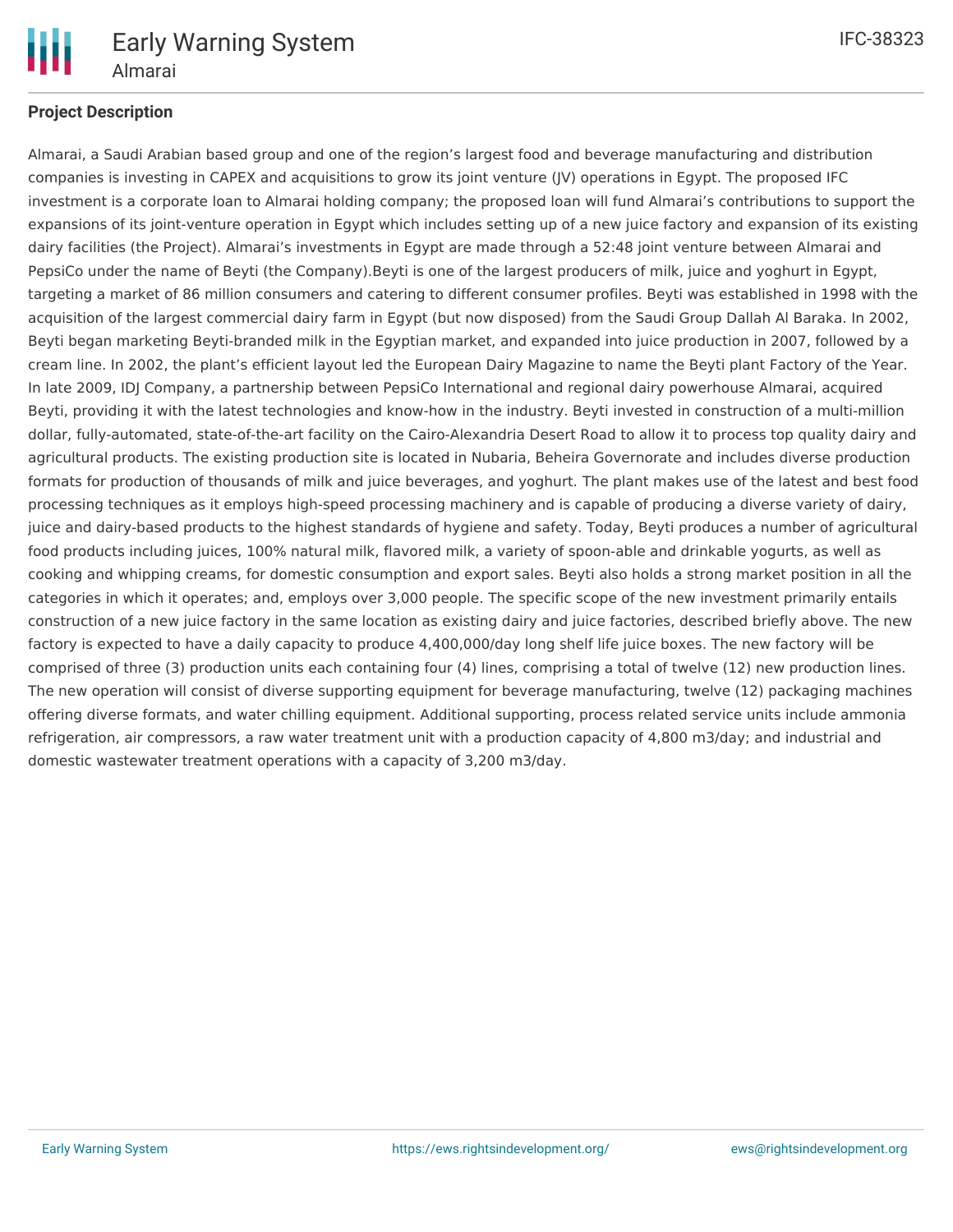### **Investment Description**

• International Finance Corporation (IFC)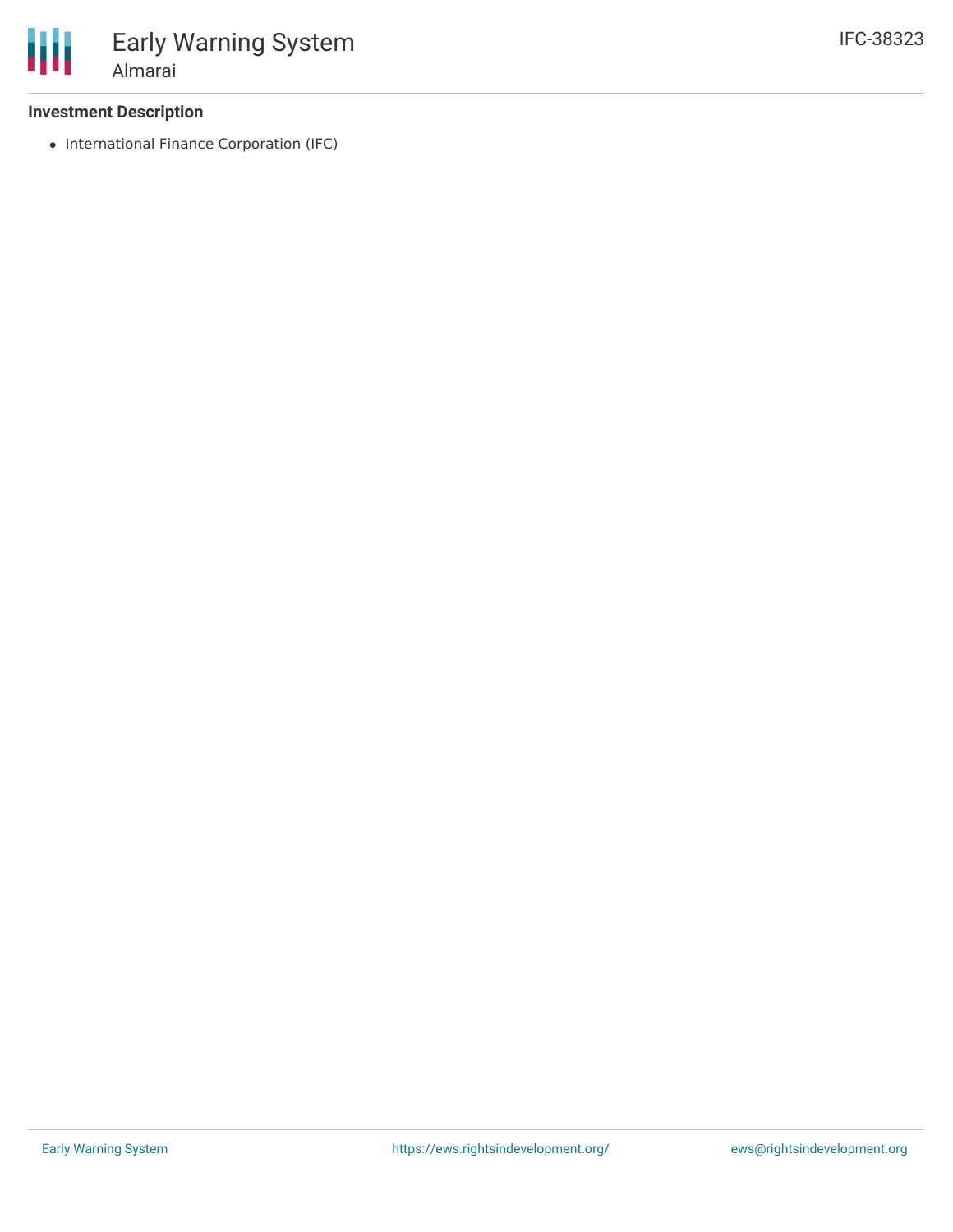

### **Contact Information**

Beyti (A Joint Venture of Almarai and PepsiCo) Cairo Festival City, Plot 14 b01, Building A2 Tel: +(202) 23220491-9 (9 lines) E-mail: Corporate@beyti-idj.com

#### ACCOUNTABILITY MECHANISM OF IFC

The Compliance Advisor Ombudsman (CAO) is the independent complaint mechanism and fact-finding body for people who believe they are likely to be, or have been, adversely affected by an IFC or MIGA- financed project. If you submit a complaint to the CAO, they may assist you in resolving a dispute with the company and/or investigate to assess whether the IFC is following its own policies and procedures for preventing harm to people or the environment. If you want to submit a complaint electronically, you can email the CAO at CAO@worldbankgroup.org. You can learn more about the CAO and how to file a complaint at http://www.cao-ombudsman.org/